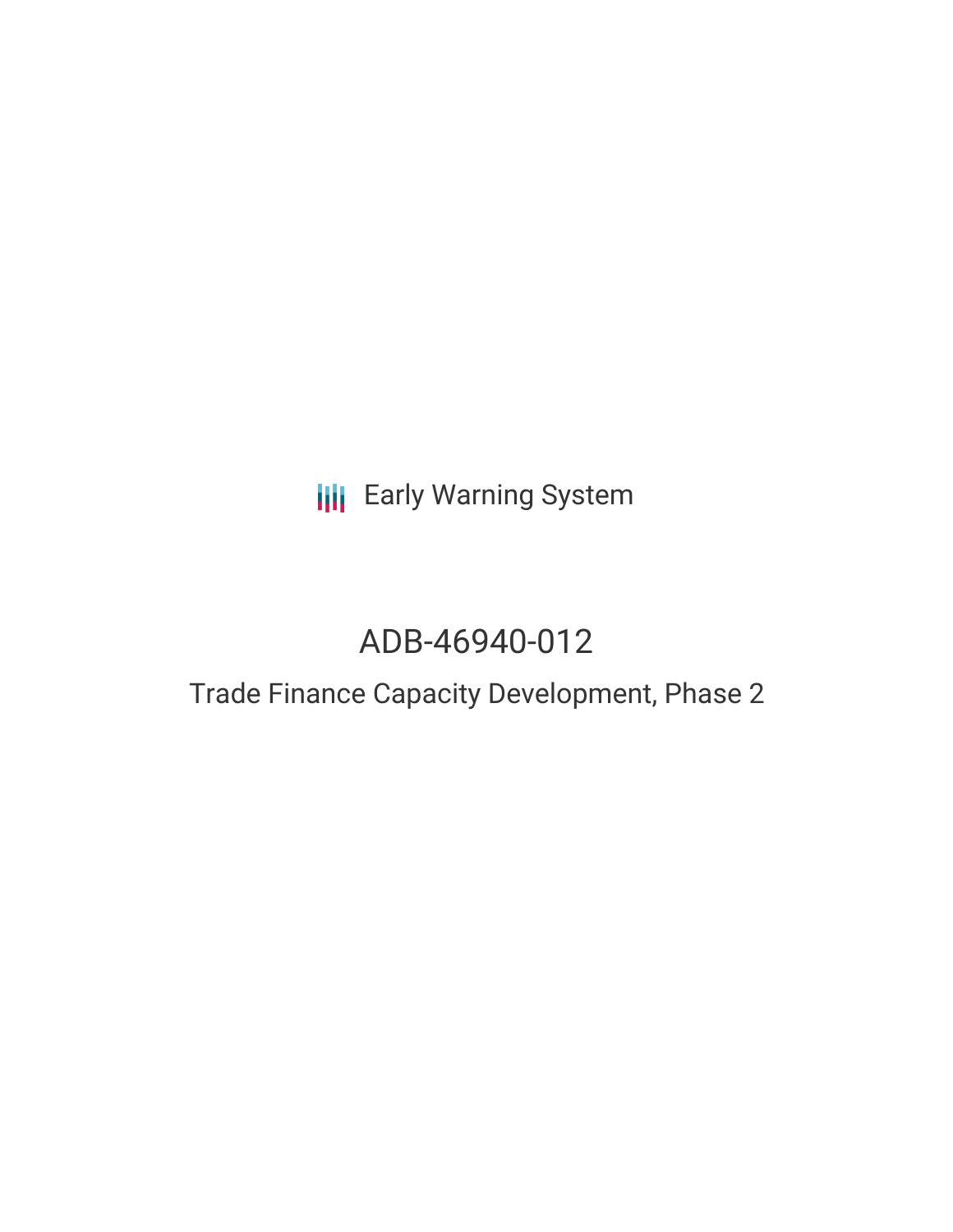

#### **Quick Facts**

| <b>Financial Institutions</b>  | Asian Development Bank (ADB)              |
|--------------------------------|-------------------------------------------|
| <b>Status</b>                  | Active                                    |
| <b>Bank Risk Rating</b>        |                                           |
| <b>Voting Date</b>             | 2017-11-24                                |
| <b>Borrower</b>                | Region: Asia and Pacific                  |
| <b>Sectors</b>                 | Industry and Trade, Technical Cooperation |
| <b>Investment Amount (USD)</b> | \$3.00 million                            |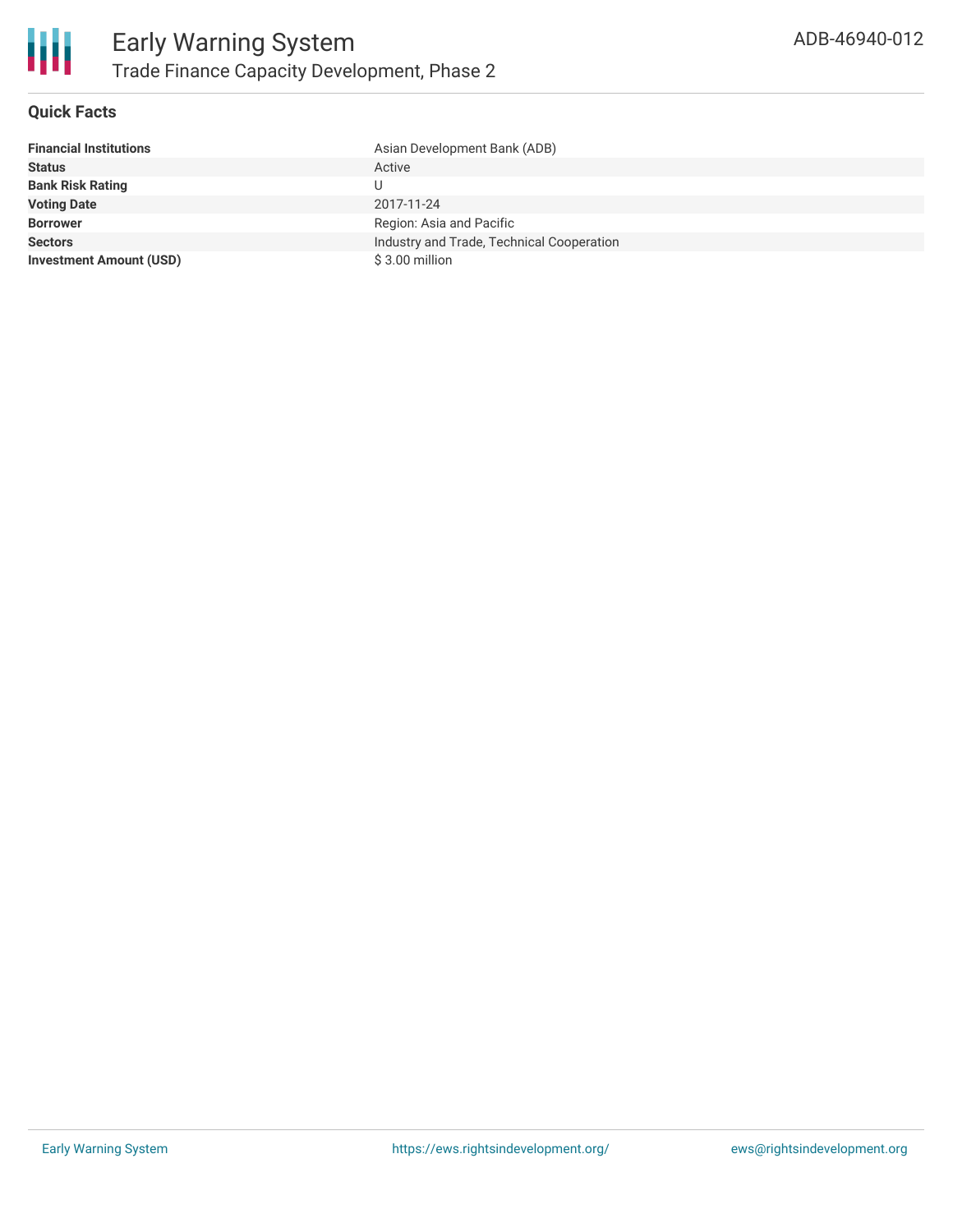

#### **Project Description**

According to the bank website, The proposed TA supports and is complementary to ADB's public operations in trade and trade facilitation projects. It is linked to the Financial Sector Operational Plan (FSOP) as well as a number of the strategies and business opportunities presented in Country Strategy Papers (CSPs), Regional Cooperation Strategy and Programs (RCSPs), and Country Operations Business Plans (COBPs) for ADB's DMCs.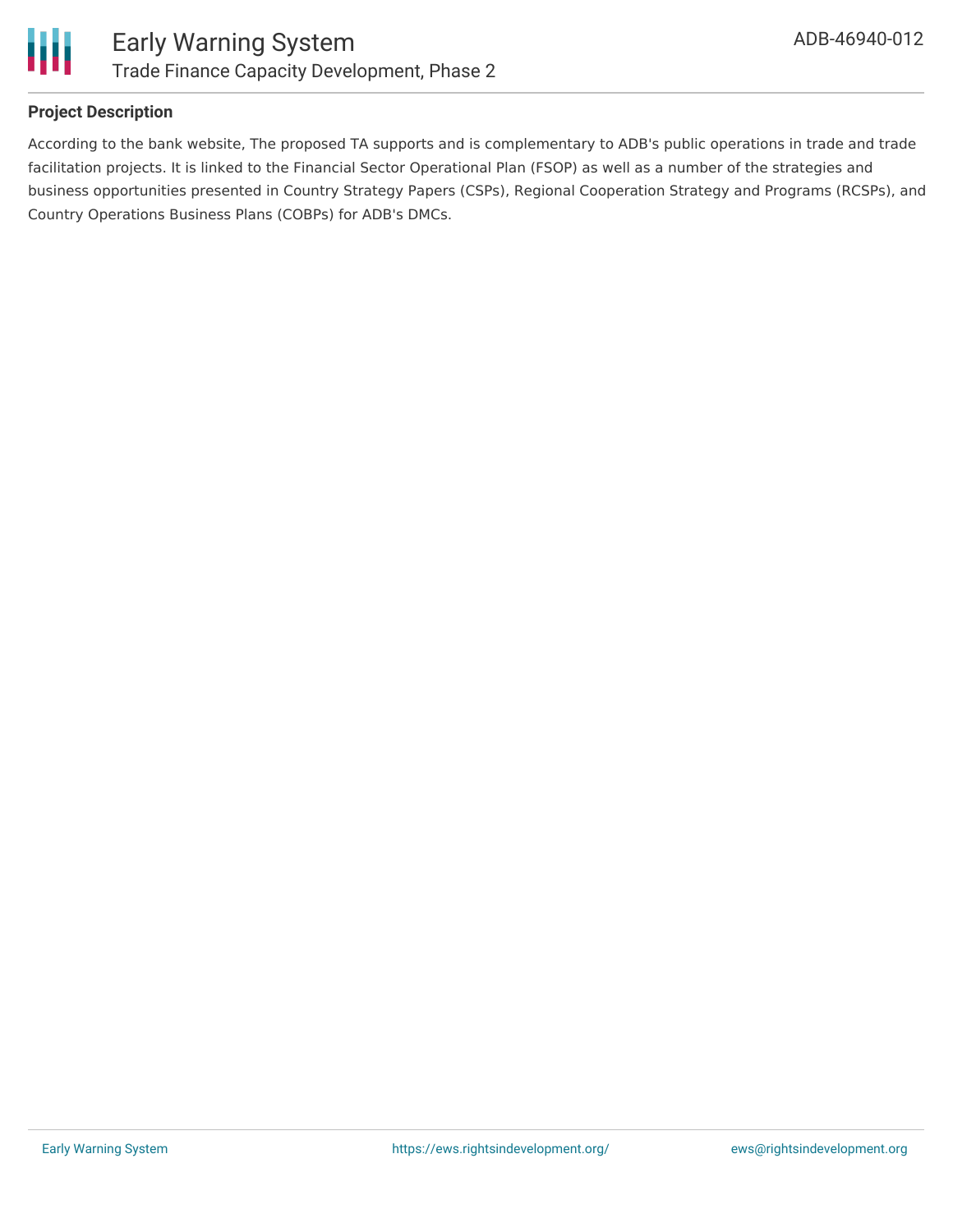

#### **Investment Description**

Asian Development Bank (ADB)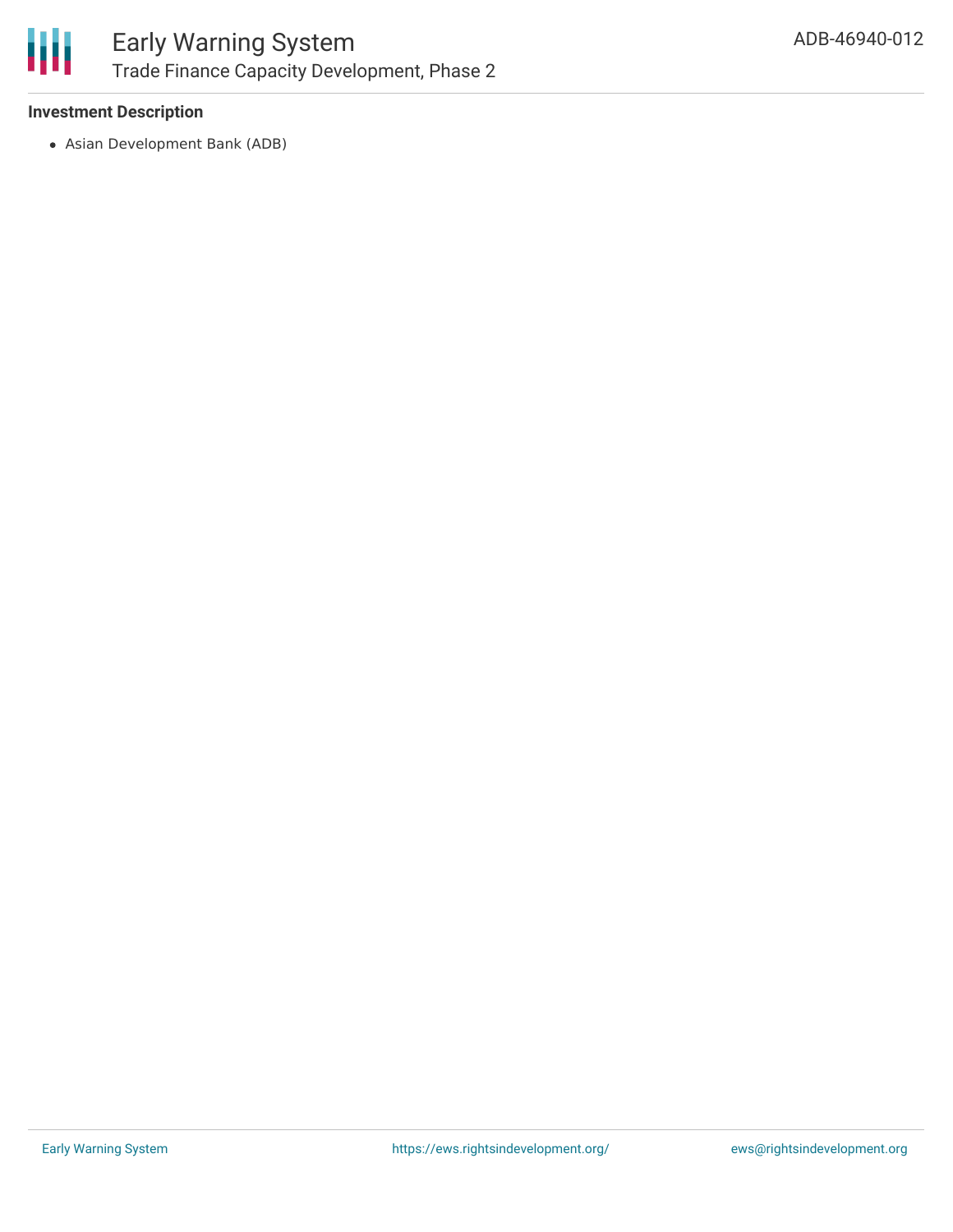

#### **Contact Information**

#### ACCOUNTABILITY MECHANISM OF ADB

The Accountability Mechanism is an independent complaint mechanism and fact-finding body for people who believe they are likely to be, or have been, adversely affected by an Asian Development Bank-financed project. If you submit a complaint to the Accountability Mechanism, they may investigate to assess whether the Asian Development Bank is following its own policies and procedures for preventing harm to people or the environment. You can learn more about the Accountability Mechanism and how to file a complaint at: http://www.adb.org/site/accountability-mechanism/main